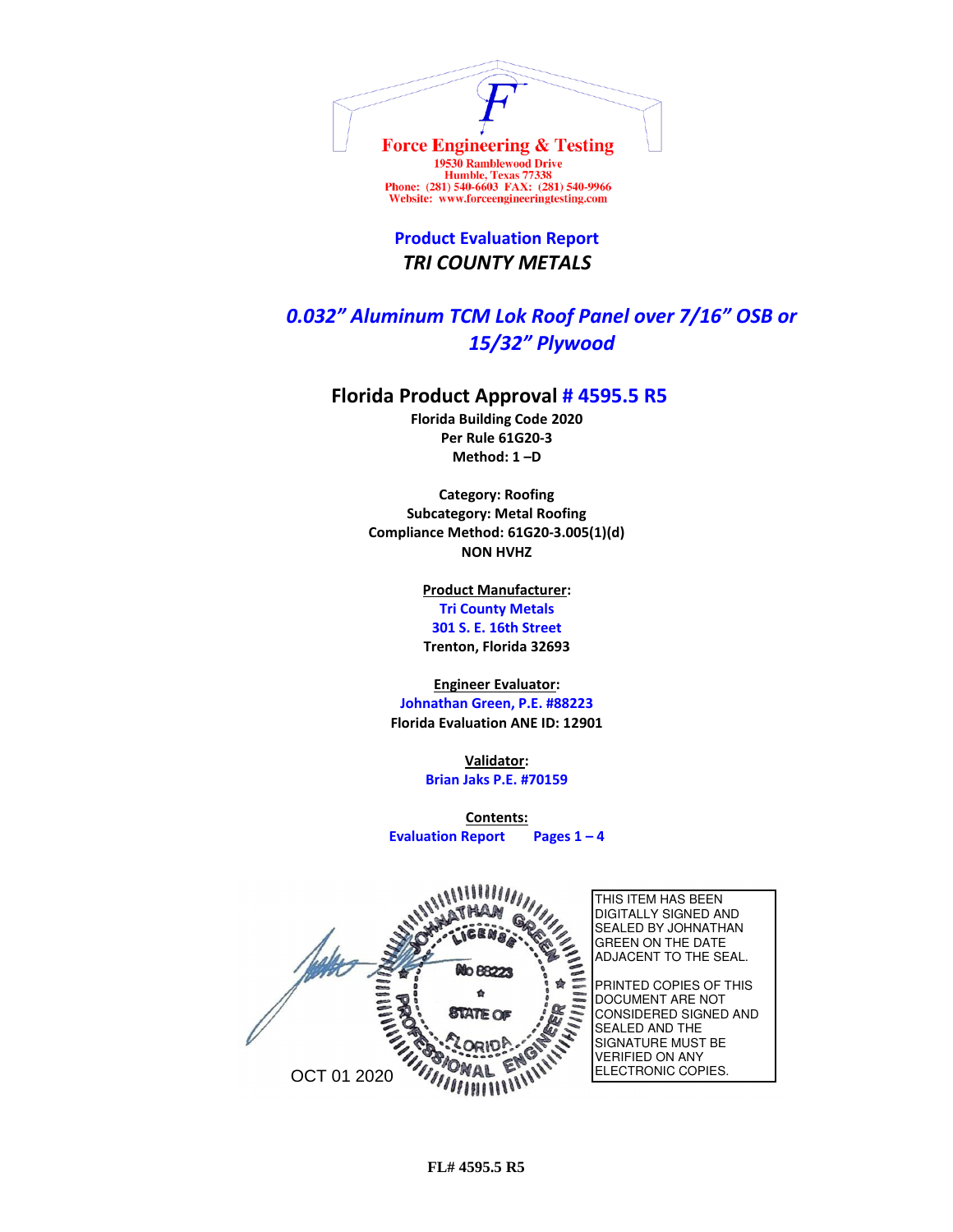|                                  | <b>Force Engineering &amp; Testing</b><br><b>19530 Ramblewood Drive</b><br>Humble, Texas 77338<br>Phone: (281) 540-6603 FAX: (281) 540-9966<br>Website: www.forceengineeringtesting.com                                                                         |  |
|----------------------------------|-----------------------------------------------------------------------------------------------------------------------------------------------------------------------------------------------------------------------------------------------------------------|--|
| <b>Compliance Statement:</b>     | The product as described in this report has demonstrated compliance with the<br>Florida Building Code 2020, Sections 1504.3.2.                                                                                                                                  |  |
| <b>Product Description:</b>      | 1" Nailstrip Roof Panel, 0.032" Aluminum, 15 34" Coverage, Roof Panel attaching<br>to 7/16" OSB or minimum 15/32" APA Plywood decking. Non-structural<br>Application.                                                                                           |  |
| <b>Panel Material/Standards:</b> | Material: 0.032" 3105-H24 ASTM B209 Aluminum conforming to Florida Building<br>Code 2020 Section 1507.4.3.<br>Corrosion Resistance: Panel Material shall comply with Florida Building Code<br>2020, Section 1507.4.3                                            |  |
| <b>Panel Dimension(s):</b>       | 0.032" Aluminum<br>Thickness:<br>15 %" max coverage<br>Width:<br>Female Rib:<br>1" tall<br>3/4" tall rib w/ slotted strip.<br>Male Rib:<br>Panel Seam:<br>Snap Lock                                                                                             |  |
| <b>Panel Fastener:</b>           | Through Panel Slot: (1) #10-12 x 1" Pancake Type A<br>1/2" minimum penetration through plywood<br>Corrosion Resistance: Per Florida Building Code 2020, Section 1507.4.4.                                                                                       |  |
| <b>Panel Seam Sealant:</b>       | 3/8" wide continuous bead of Titebond WeatherMaster Metal Roof Sealant<br>applied to the inside edge of the male rib prior to installing the next panel. See<br>detail for location.                                                                            |  |
| <b>Substrate Description:</b>    | Min. 7/16" OSB sheathing or 15/32" thick, APA Rated plywood over supports at<br>maximum 24" O.C. Design of OSB and plywood and supports are outside the<br>scope of this evaluation. Substrate must be designed in accordance w/ Florida<br>Building Code 2020. |  |

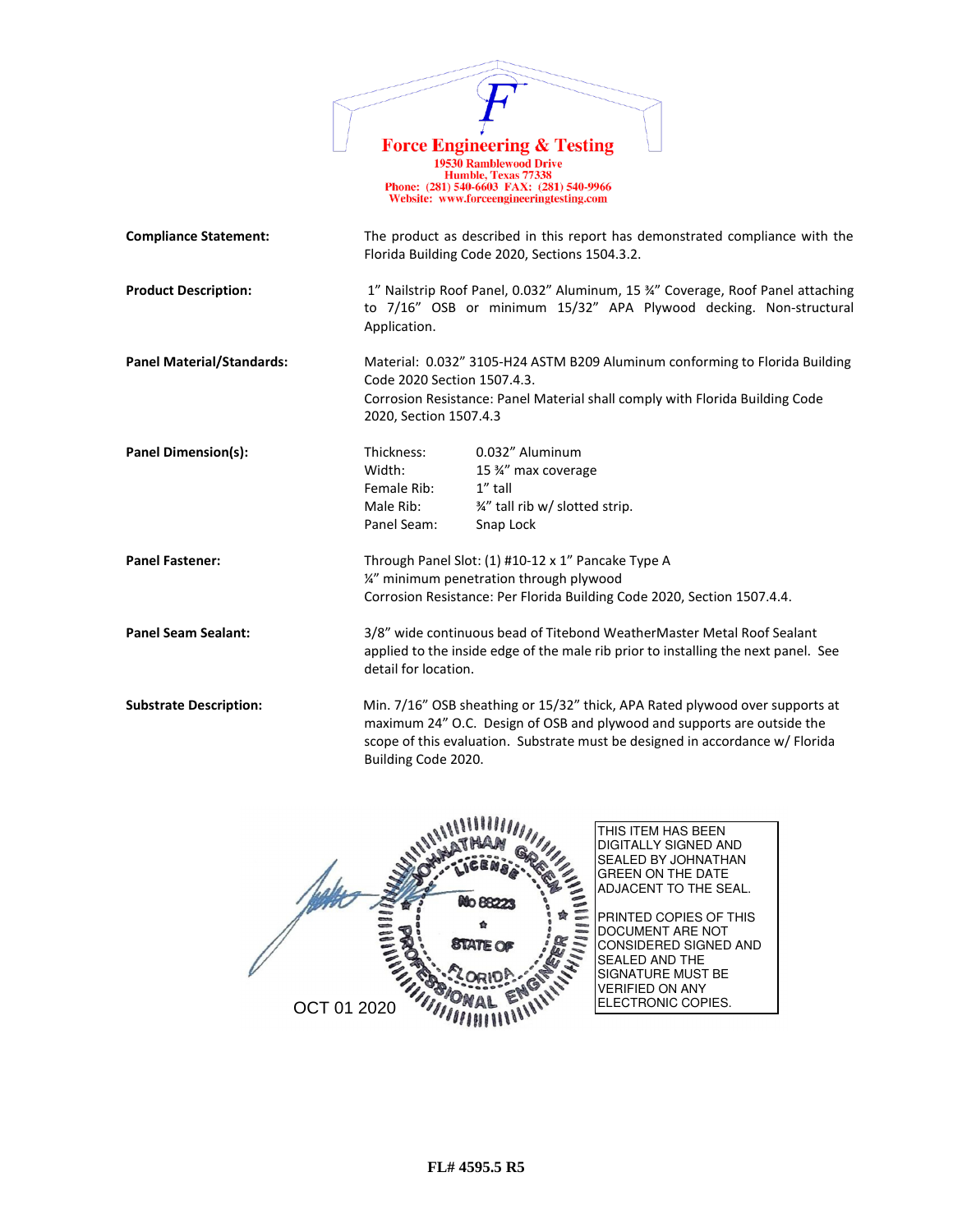

1978 Ramblewood Drive<br>
19530 Ramblewood Drive<br>
Humble, Texas 77338<br>
Phone: (281) 540-6603 FAX: (281) 540-9966<br>
Website: www.forceengineeringtesting.com

## **Allowable Design Uplift Pressures:**

|                                  | Table "A"                                                                                                                                                                                                                                                                  |             |             |  |  |
|----------------------------------|----------------------------------------------------------------------------------------------------------------------------------------------------------------------------------------------------------------------------------------------------------------------------|-------------|-------------|--|--|
|                                  | <b>Maximum Total Uplift Design Pressure:</b>                                                                                                                                                                                                                               | 75.0 psf    | 112.5 psf   |  |  |
|                                  | <b>Panel Seam Sealant:</b>                                                                                                                                                                                                                                                 | <b>NA</b>   | 3/8" Bead   |  |  |
|                                  | <b>Panel Fastener Spacing:</b>                                                                                                                                                                                                                                             | 4 1/2" O.C. | 4 1/2" O.C. |  |  |
|                                  | *Design Pressure includes a Safety Factor = 2.0.                                                                                                                                                                                                                           |             |             |  |  |
| <b>Code Compliance:</b>          | The product described herein has demonstrated compliance with<br>The Florida Building Code 2020, Section 1504.3.2.                                                                                                                                                         |             |             |  |  |
| <b>Evaluation Report Scope:</b>  | The product evaluation is limited to compliance with the structural wind load<br>requirements of the Florida Building Code 2020, as relates to Rule 61G20-3.                                                                                                               |             |             |  |  |
| <b>Performance Standards:</b>    | The product described herein has demonstrated compliance with:<br>UL 580-06 - Test for Uplift Resistance of Roof Assemblies<br>UL 1897-2012 - Uplift Test for Roof Covering Systems<br>٠                                                                                   |             |             |  |  |
| <b>Reference Data:</b>           | UL 580-06 / 1897-2012 Uplift Test<br>1.<br><b>PRI Construction Materials</b><br>Report No. TCM-001-02-01 Dated 01/19/2020<br>Certificate of Independence<br>2.<br>By Johnathan Green, P.E. (No. 88223) @ Force Engineering & Testing<br>(FBC Organization # ANE ID: 12901) |             |             |  |  |
| <b>Quality Assurance Entity:</b> | The manufacturer has established compliance of roof panel products in<br>accordance with the Florida Product Code and Rule 61G20-3.005 (3) for<br>manufacturing under a quality assurance program audited by an approved<br>quality assurance entity.                      |             |             |  |  |
| <b>Minimum Slope Range:</b>      | Minimum Slope shall comply with Florida Building Code 2020, including Sections<br>1507.4.2 and in accordance with Manufacturers recommendations.                                                                                                                           |             |             |  |  |
| Installation:                    | Install per manufacturer's recommended details.                                                                                                                                                                                                                            |             |             |  |  |
| Underlayment:                    | Per Florida Building Code 2020, Section 1507.1.1 and manufacturer's installation<br>guidelines.                                                                                                                                                                            |             |             |  |  |
|                                  | 0.088888888                                                                                                                                                                                                                                                                |             |             |  |  |

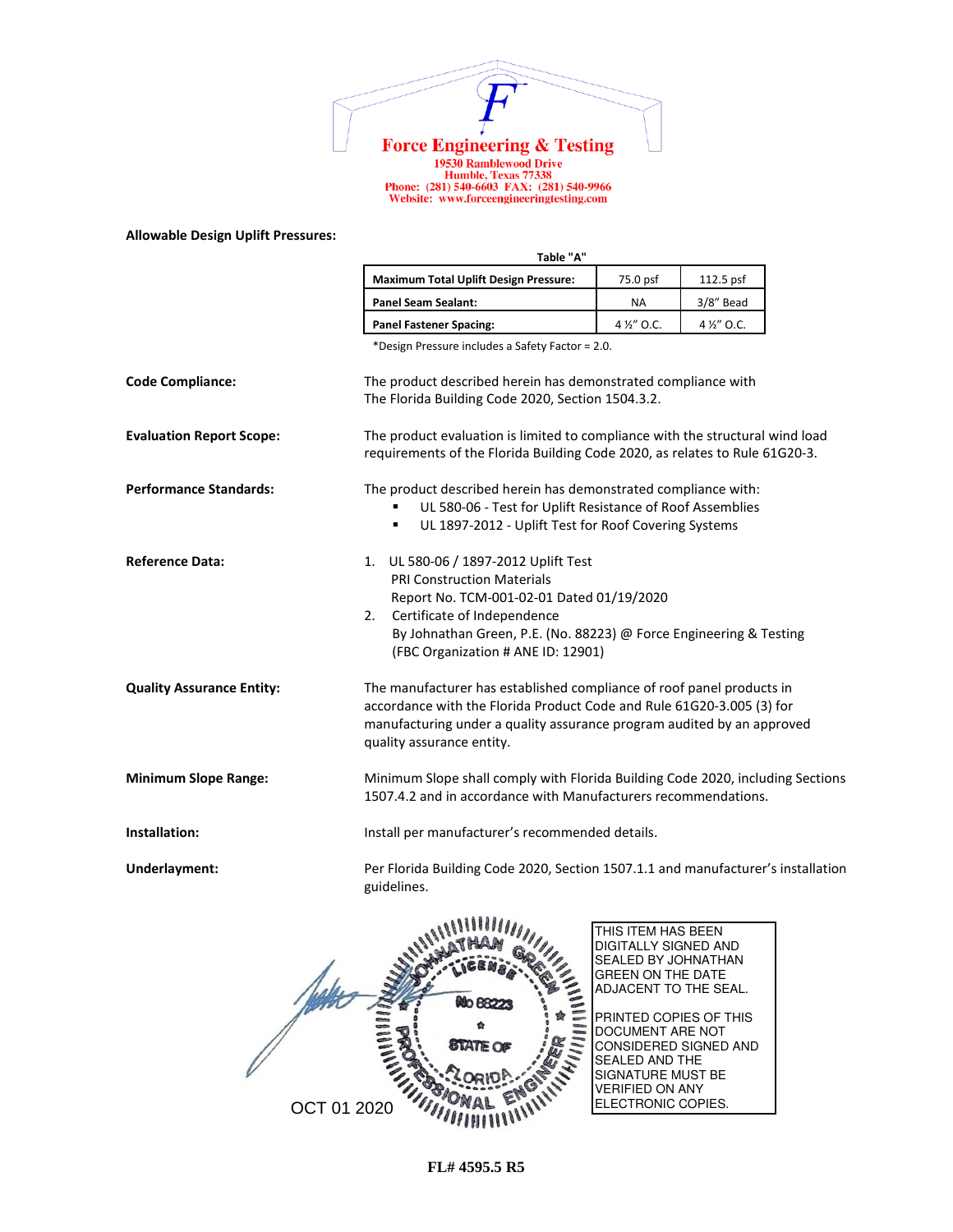

Website: www.forceengineeringtesting.com

**Roof Panel Fire Classification:** Fire classification is not part of this acceptance.

**Shear Diaphragm:** Shear diaphragm values are outside the scope of this report.

**Design Procedure:** Based on the dimensions of the structure, appropriate wind loads are determined using Chapter 16 of the Florida Building Code 2020 for roof cladding wind loads. These component wind loads for roof cladding are compared to the allowable pressure listed above. The design professional shall select the appropriate erection details to reference in his drawings for proper fastener attachment to his structure and analyze the panel fasteners for pullout and pullover. Support framing must be in compliance with Florida Building Code 2020 Chapter 22 for steel, Chapter 23 for wood and Chapter 16 for structural loading.